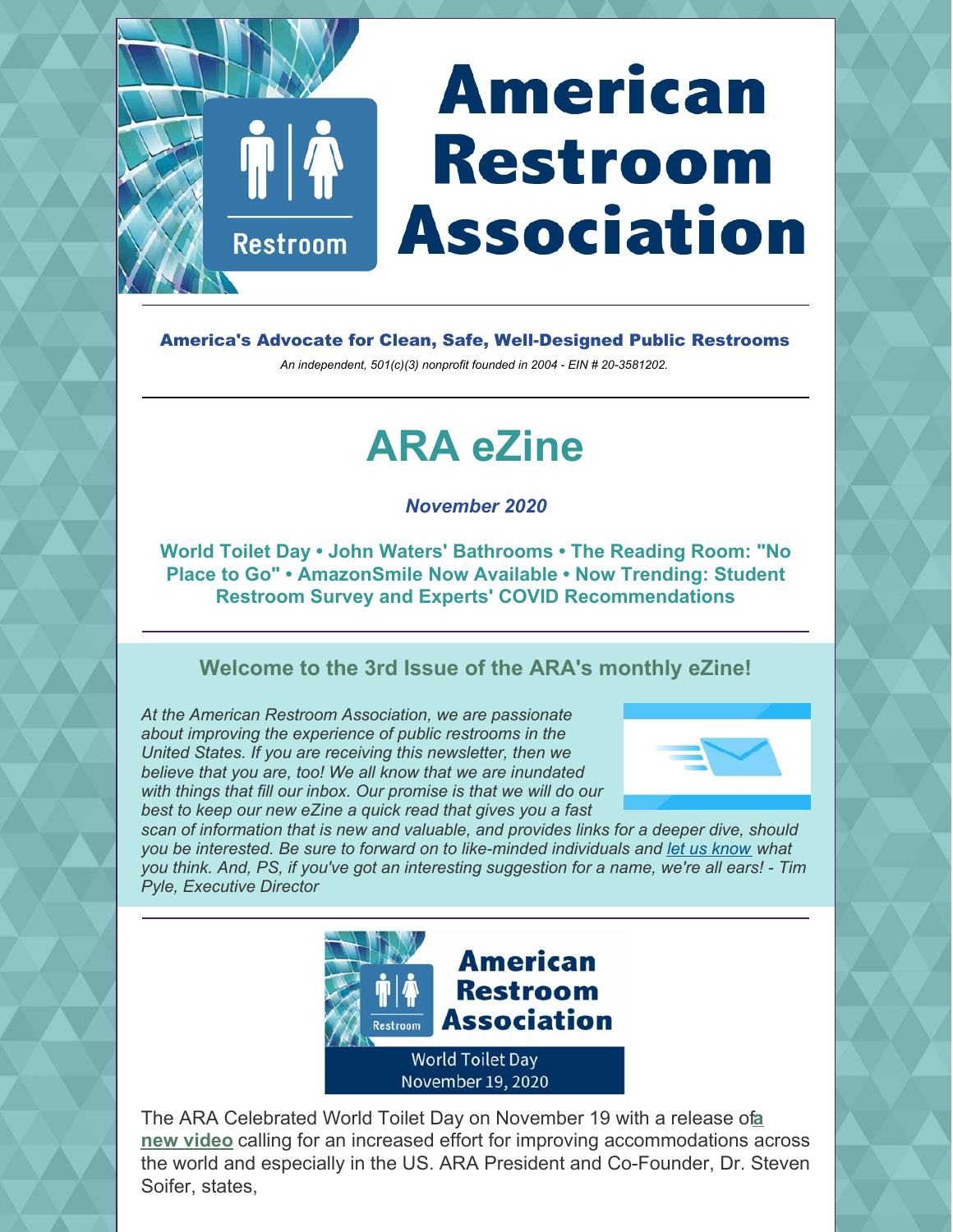"Our goal is nothing less than a toilet revolution in this country so that our public restrooms are no longer a laughingstock among the developed world. It's not only us, the American people, who think that many restrooms are deplorable, tourists from across the world are appalled by the state of public toilets in the US. Only by working together and forming a strong advocacy group for decent public toilets are we going to be able to bring about the necessary changes in these public accommodations." Click the graphic above to watch!



*John Waters: Baltimore Sun photo by Karl Merton Ferron*

#### **Bathrooms Named in Honor of Baltimore Art Icon, John Waters**

**'**John Waters, Baltimore's self-proclaimed "Pope of Trash," announced Wednesday that he's bequeathing some of the most precious things he owns — approximately 375 prints, paintings and photographs — to the Baltimore Museum of Art.

'In a show of appreciation, museum officials will rename two bathrooms in the East Lobby "The John Waters Restrooms" in honor of the cult filmmaker and visual artist. The domed room in the European art galleries also will be christened "The John Waters Rotunda."

'Waters sees the gesture as similar to the impulse that resulted in "Fountain," Marcel Duchamp's famous 1917 sculpture of a urinal.

'"Renaming the bathrooms was my idea right from the beginning," he said. "They thought I was kidding and I said, 'No, I'm serious.' It's in the spirit of the artwork I collect, which has a sense of humor and is confrontational and minimalist and which makes people crazy."'

[Read more at baltimoresun.com . .](https://www.baltimoresun.com/entertainment/arts/bs-fe-waters-bequest-bma-20201111-wkye7pikrrbntppcc5et3r4gsm-story.html) . *Excerpt of an article by Mary Carole McCauley, Baltimore Sun, November 11, 2020*

#### **Donate & Join Today!**

In many respects, the American Restroom Association is like a 16-year-old "start up." Through a generous grant from its sibling nonprofit, the [International Paruresis Association](https://paruresis.org), the ARA is embarking on an ambitious growth plan for 2021. In motion even before COVID-19, the ARA is poised to expand the voice of Americans in demanding access to clean, safe, and well-designed public restrooms. Won't you join us on this quest with a tax-deductible membership gift of at least \$50? Click the button

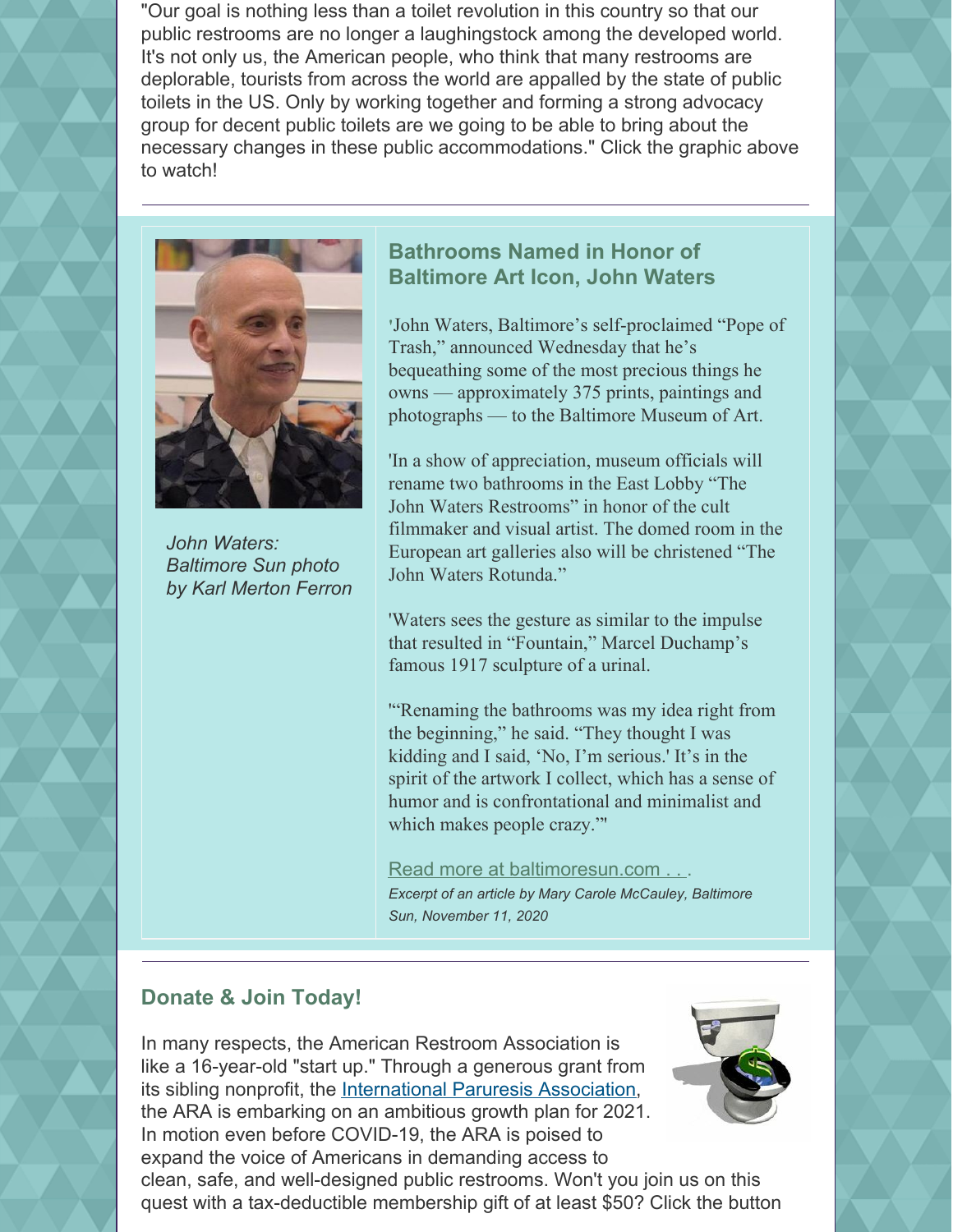below to make your gift through our official giving portal, Network for Good.



**This Tuesday, December 1, 2020!**

### **GIWINGTUESDAY**

**The Reading Room: "No Place to Go"**

Many people ask us, "So, what's in your reading rooms?" Right now, we're reading **"No Place to Go"** (Coach House Books, 2018) by Lezlie Lowe. What's so refreshing is the frankness with which Lezlie approaches the subject - no holding back on language here. Any reader can identify with the struggles of finding restrooms for her growing young children which springboards Lezlie into an international investigation into the lack of public accommodations. An easy and entertaining read. Available on Amazon by clicking the book graphic.





While you are checking out Lezlie's book, you should know that AmazonSmile is a program that donates 0.5% of your eligible purchases on Amazon to a charity of your choice. All you need to do is start your shopping at smile.amazon.com. **The donation will be made at no extra cost to you.** Click the graphic to start supporting the American Restroom Association with your purchases!

### **Now Trending:**

*Quick hits from the web and interesting items from the ARA Inbox.*

*Bradley Survey Shows School Restrooms Get a Low Grade from Students During Coronavirus*

*[The following is an excerpt from a recent Bradley press release graciously shared with ARA. To learn more about the ARA's school initiatives in conjunction with [Project CLEAN](http://projectclean.us/), visit the [ARA website here](https://americanrestroom.org/better-school-restrooms/).]*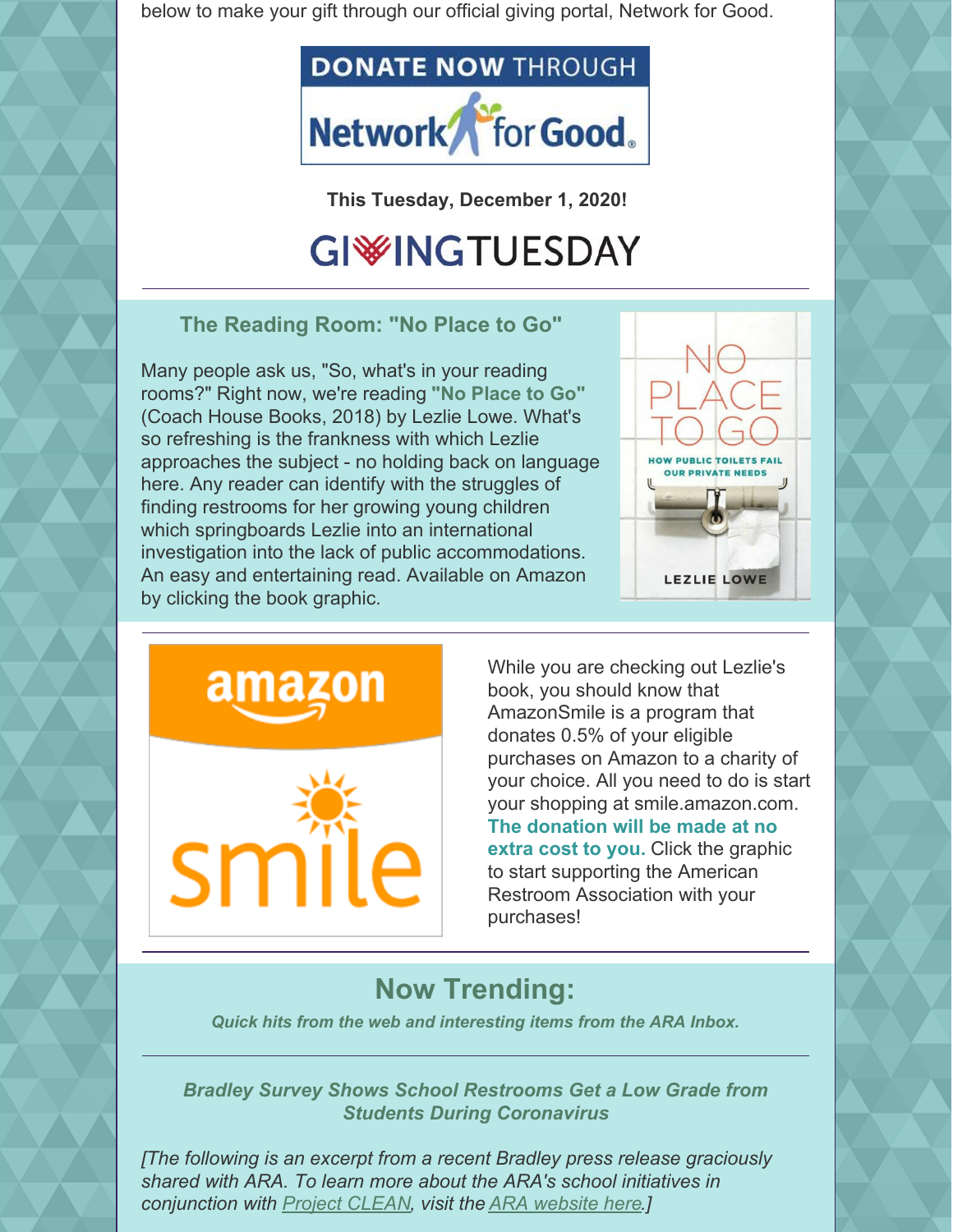**Students in search of cleaner and touch-free restrooms:**

Since students are becoming increasingly germ conscious, they're paying more attention to their environment. According to the survey, students would like to have access to cleaner restrooms that are stocked more frequently with soap, paper towels and toilet paper, and restrooms that are equipped with completely touchless fixtures with reliable technology.

"While touchless fixtures in restrooms have been growing in popularity for a number of years, the coronavirus outbreak has accelerated that demand," said Jon Dommisse, director of strategy and corporate development for Bradley Corp. "76% of high school students believe it's important that school restrooms have touchless fixtures, while 91% of adults echo that sentiment for access to touchless fixtures in all types of public restrooms." [Read the full release . .](https://www.bradleycorp.com/news/school-restrooms-get-a-low-grade-from-high-school-students) .

#### **High School Students** & COVID Concerns

**NERVOUS ABOUT** 

**RETURNING TO** 

**SCHOOL** 



**WORRY ABOUT** 

**GERMS IN RESTROOMS** 





**BELIEVE THEY WON'T HAVE ENOUGH TIME** TO WASH THEIR HANDS DURING THE **SCHOOL DAY** 

**HEALTHY HANDWASHING SURVEY**<sup>14</sup> **2020 BRADLEY CORPORAT** 



*Please note: The ARA makes no endorsement, representation, or warranty of any non-ARA information, service, or product detailed in this publication. All content is strictly offered in an informational capacity and readers are strongly urged to conduct their own evaluations of each. No direct compensation was provided for placement.*

#### **More COVID Advice from the Experts!**

A special thank you to Board members, Chad Kaufman of the Public Restroom Company, and Kyle Earlywine (representing PHLUSH) of Green Flush Restrooms for their invaluable expertise and participation. Below you'll find links to their COVID advice found on their respective websites.